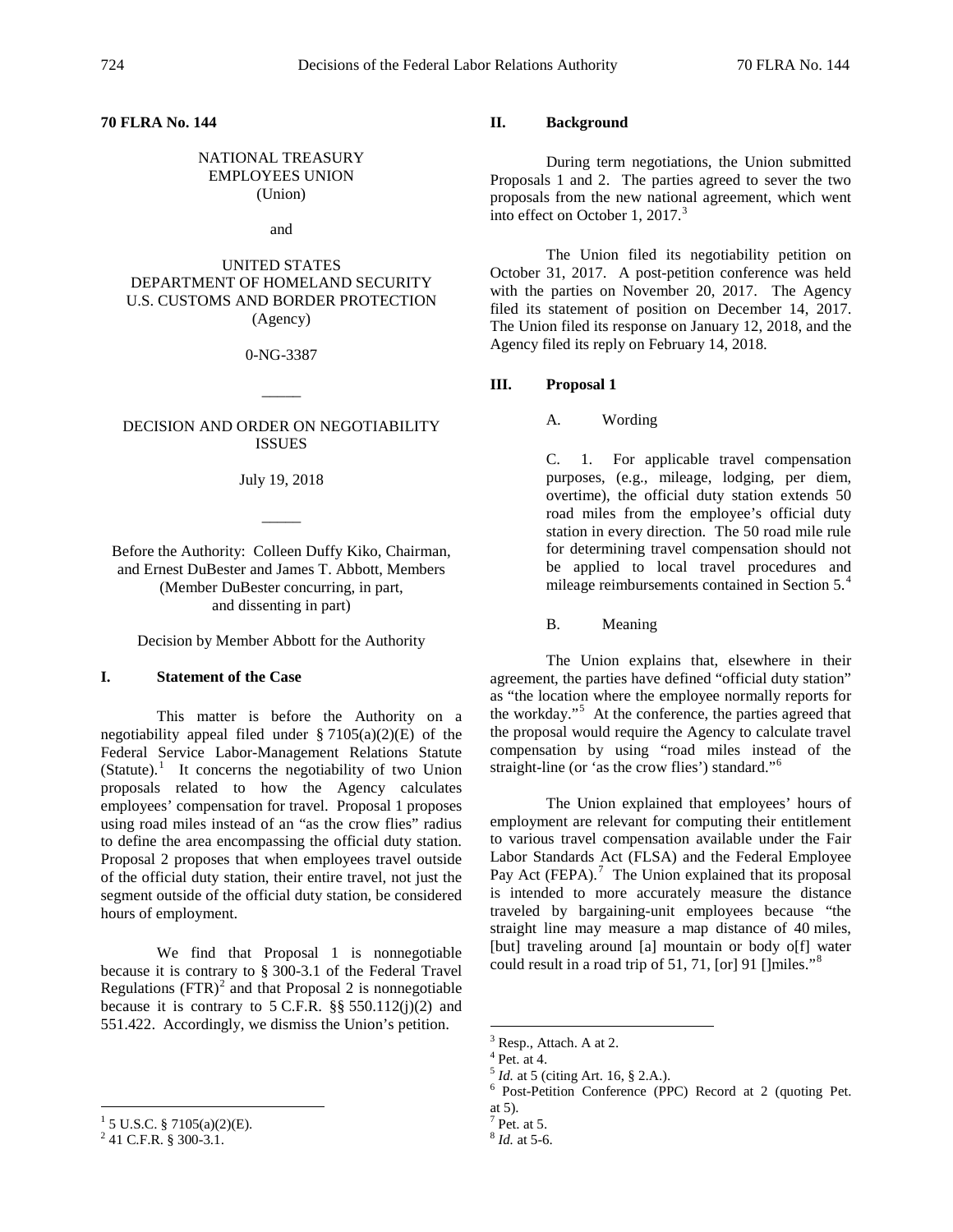proposal.<sup>[9](#page-1-0)</sup>

The Agency agreed with the Union's explanation of the meaning and operation of the

### C. Analysis and Conclusion: Proposal 1 is contrary to § 300-3.1 of the FTR.

The Agency argues $^{10}$  $^{10}$  $^{10}$  that Proposal 1 is contrary to 5 C.F.R. §§ 550.112(j) and 551.422(d), and § 300-3.1 of the  $FTR$ <sup>[11](#page-1-2)</sup> Specifically, the Agency argues that the cited regulations vest it with "the authority to decide the geographic boundaries of the official duty station"<sup>[12](#page-1-3)</sup> and that Proposal 1 does not include a "definite domain" as § 300-3.1 of the FTR requires. $^{13}$  $^{13}$  $^{13}$ 

The Union argues that fifty road miles qualifies as a "definite domain" under the FTR.<sup>14</sup> The Union contends that using road miles as a measurement is reasonable because "employees almost exclusively use roads to travel" and cites court cases finding that the "as the crow flies" measurement is unreasonable.<sup>15</sup> It argues that Proposal 1 "does not in any way affect the requirement that employees travel in a manner that results in the greatest advantage to the [g]overnment and ensures that it is by the most expeditious means practicable."<sup>[16](#page-1-7)</sup>

Title 5, §§ 550.112(j) and 551.422(d) of the Code of Federal Regulations, provide in relevant part that

> [a]n agency may prescribe a mileage radius of not greater than 50 miles to determine whether an employee's

travel is within or outside the limits of the employee's official duty station for determining entitlement to overtime pay for travel . . . [but] an agency's definition of an employee's official duty station for determining overtime pay for travel may not be smaller than the definition of "official station and post of duty" under the [FTR] issued by the General Services Administration  $(41$  CFR 300-3.1).<sup>[17](#page-1-8)</sup>

Section 300-3.1 of the FTR defines "official station $^{\prime\prime}$ <sup>[18](#page-1-9)</sup> as

> [a]n area defined by the agency that includes the location where the employee regularly performs his or her duties . . . . The area may be a mileage radius around a particular point, a geographic boundary, or any other definite domain, provided no part of the area is more than 50 miles from where the employee regularly performs his or her duties . . . . If the employee's work involves recurring travel or varies on a recurring basis, the location where the work activities of the employee's position of record are based is considered the regular place of work.<sup>1</sup>

The parties disagree whether "[fifty] road miles from the employee's official duty station in every direction" constitutes a definite domain.<sup>[20](#page-1-5)</sup>

Our reading of the plain wording of this regulation finds that fifty "road miles" is not a mileage radius around a particular point, $^{21}$  $^{21}$  $^{21}$  a geographic boundary, or an "other definite domain," as required by § 300-  $3.1<sup>22</sup>$  It is not a definite area, and could extend more

<sup>&</sup>lt;sup>9</sup> PPC Record at 2.

<span id="page-1-1"></span><span id="page-1-0"></span> $10$  Because we find that the proposal is contrary to § 300-3.1 of the FTR, we do not reach the Agency's arguments that: the proposal interferes with management's right to determine its organization, *see* Statement at 9 (citing *AFGE, Local 1336*, 52 FLRA 794, 802 (1996)); the proposal is contrary to 5 C.F.R. § 1403, *id.* at 5; and the Agency has sole and exclusive discretion over the matter, *id.* at 10; *Laborers Int'l Union of N. Am.*, 70 FLRA 392, 396 (2018) (*LIUNA*) (Member DuBester dissenting).<br> $11$  Statement at 3-11.

<span id="page-1-9"></span><span id="page-1-8"></span>

<span id="page-1-5"></span><span id="page-1-4"></span>

<span id="page-1-10"></span><span id="page-1-6"></span>

<span id="page-1-3"></span><span id="page-1-2"></span><sup>&</sup>lt;sup>12</sup> *Id.* at 4.  $\frac{13}{13}$  Reply at 5-6.  $\frac{14}{15}$  Resp. at 6, 10.  $\frac{14}{15}$  *Id.* at 5-6 (citing *Hackworth v. Progressive Cas. Ins. Co.*, 468 F.3d 722, 729 (10th Cir. 2006) (when considering distance for purposes of Family Medical Leave Act eligibility, surface miles was a reasonable measurement and "as the crow flies" was not); *Bellum v. PCE Constructors, Inc.*, 407 F.3d 734, 739 (5th Cir. 2005) (same); *Veltri v. Abbott Severance Pay Plan for Emps. of Kos Pharms.*, No. 08-00915, 2010 WL 376621, at \*5 (D. N.J. Jan. 25, 2010) (in administering severance plan, "uniform methodology" using "as the crow flies" method to measure 50 miles unfair and unreasonable for failing to account for the Long Island Sound)).

<span id="page-1-7"></span><sup>16</sup> *Id.* at 8.

<sup>&</sup>lt;sup>17</sup> 5 C.F.R. §§ 550.112(j), 551.422(d).<br><sup>18</sup> "Post of duty" is defined as "[a]n official station outside [of the Continental United States(]CONUS[)]." 41 C.F.R. § 300-3.1.<br><sup>19</sup> 41 C.F.R. § 300-3.1.<br><sup>20</sup> Pet. at 4.<br><sup>21</sup> The FTR does not define "radius," but the dictionary defines

it, in pertinent part, as "a *straight* line from the center to the circumference of a circle or sphere," or "a specified distance from a center in all directions." *Radius, New Oxford American* 

<sup>&</sup>lt;sup>22</sup> "Definite domain" is not defined within the FTR, but the dictionary defines "definite" as "clearly stated or decided; not vague or doubtful." *Definite*, *New Oxford American Dictionary*  (3d ed. 2010). The word "domain" is defined as "[t]he territory over which sovereignty is exercised." *Domain*, *Black's Law Dictionary* (10th ed. 2014). *See generally In the Matter of Donald C. Barnes*, CBCA 4089-TRAV, 15-1 BCA ¶ 35985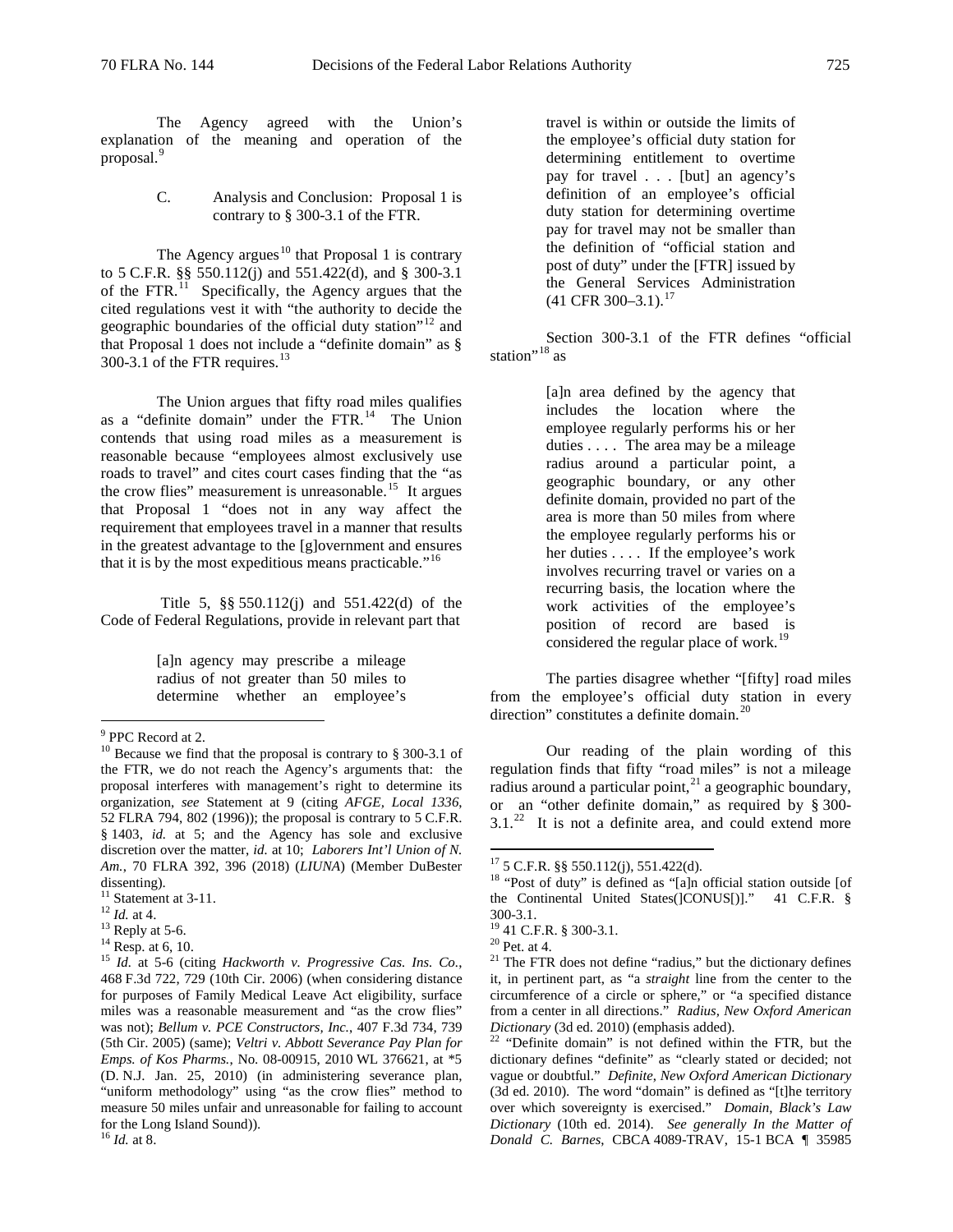than fifty miles from where the employee regularly performs his or her duties or vary with every employee and every trip. Therefore, "fifty road miles" is contrary to the prescribed official station area definitions outlined above. Accordingly, we find Proposal 1 to be nonnegotiable.<sup>23</sup>

# **IV. Proposal 2**

## A. Wording

C. 2. Any time spent traveling outside of the official duty station is considered hours of employment for purposes of overtime compensation under COPRA, FLSA, FEPA, or compensatory time for travel. In such circumstances, the entire time spent traveling, and not just the time spent traveling outside of the official duty station, will be considered hours of employment. For example, if the employee travels 50 road miles within the official duty station, and then an additional 2 miles outside of the official duty station, all 52 miles is considered hours of employment.<sup>[24](#page-2-1)</sup>

#### B. Meaning

In its petition, the Union explains that COPRA stands for the Customs Officer Pay Reform Act, which is used by the Agency to determine overtime compensation.[25](#page-2-2) Section III.B. above defines FLSA and FEPA, which are used to calculate overtime compensation when COPRA does not apply. $26$  The Union also explains that "compensatory time for travel" refers to an employee's entitlement to compensatory time under Agency policy. $27$ 

<span id="page-2-6"></span>At the conference, the parties agreed that the proposal would require the Agency to calculate travel compensation by the total time spent traveling including both the time spent traveling within and beyond the employees' official duty station area.<sup>[28](#page-2-5)</sup>

<span id="page-2-10"></span><span id="page-2-9"></span><span id="page-2-8"></span><span id="page-2-7"></span>In its response, the Union states that the proposal "presupposes that" employees meet the requirements for COPRA, FLSA, FEPA, or compensatory time for travel in order "for such travel to be considered 'hours of employment.'<sup>"29</sup> The Union explains that the proposal "does not provide a new entitlement, but rather conveys that the time is considered hours of employment for the relevant pay/compensatory time depending on what the employee qualifies for under COPRA, FLSA, FEPA, etc."[30](#page-2-7) Further, the Union argues that 5 C.F.R. §§ 550.112(j)(2) and 551.422(b) apply to the proposal, such that an employee's normal commute time may be subtracted. $31$  The Agency in its reply argues that the Union's explanation "is not consistent with the plain meaning of the proposal language."<sup>[32](#page-2-9)</sup>

Where the parties disagree over the meaning of a proposal, the Authority looks first to the proposal's wording and the union's statement of intent. $33$  If the union's explanation of the proposal's meaning comports with the wording, then the Authority relies on that explanation to assess whether the proposal is within the duty to bargain.<sup>34</sup> But when a union's explanation is inconsistent with the plain wording, the Authority does not adopt that explanation, and instead, bases the negotiability decision on the proposal's wording.<sup>[35](#page-2-12)</sup>

By its literal terms, the proposal concerns "[a]ny time" traveling outside of the official duty station and it requires that the entire time spent traveling, and not just the time spent traveling outside of the official duty station, will be considered hours of employment, when the Agency calculates travel compensation. Nothing in the proposal's language suggests that the proposal is subject to 5 C.F.R. §§ 550.112(j)(2) and 551.422(b) or that employees' normal home-to-work commutes may be subtracted from their hours of employment under the proposal. While the Union argues its proposal is subject to other legal requirements, the plain wording of the proposal does not contain such limitations. Thus, the Union's explanation is inconsistent with the plain

<span id="page-2-11"></span> <sup>(2015) (</sup>eligibility for per diem expenses permitted only when employee performs travel away from official duty station).

<span id="page-2-12"></span><span id="page-2-0"></span><sup>23</sup> *See NFFE, Local 2199, IAMAW, Fed. Dist. 1*, 66 FLRA 412, 413 (2011) (*Local 2199*) (where FTR directly prohibits an expense, proposal is contrary to law). We note that the Union did not request severance of Proposal 1. See Resp. at 12.

<span id="page-2-4"></span><span id="page-2-3"></span>

<span id="page-2-5"></span>

<span id="page-2-2"></span><span id="page-2-1"></span><sup>&</sup>lt;sup>24</sup> Pet. at  $\overline{7}$ .<br>
<sup>25</sup> *Id.*<br>
<sup>27</sup> *Id.* <sup>28</sup> PPC Record at 2 (citing Pet. at 7).

<sup>&</sup>lt;sup>29</sup> Resp. at 13.<br><sup>31</sup> *Id.* <sup>31</sup> *Id.* <sup>32</sup> Reply at 17.<br><sup>33</sup> *Nat'l Nurses United*, 70 FLRA 306, 307 (2017) (*NNU*) (citing *AFGE, Council of Prison Locals 33, Local 506*, 66 FLRA 819, 825 (2012)); *NAGE, Local R-109*, 66 FLRA 278, 278 (2011) (*Local R-109*) (citing *NAGE, Local R1-100*, 61 FLRA 480, 480 (2006) (Member Armendariz concurring)); *AFGE, Local 1900*,

<sup>51</sup> FLRA 133, 138-39 (1995) (*Local 1900*). <sup>34</sup> *NNU*, 70 FLRA at 307; *Local R-109*, 66 FLRA at 278; *Local* 

*<sup>1900</sup>*, 51 FLRA at 138-39. <sup>35</sup> *Prof'l Airways Sys. Specialists*, 64 FLRA 474, 477 (2010); *AFGE, Local 12*, 60 FLRA 533, 537 (2004) (*Local 12*); *Ass'n of Civilian Tech., N.Y. State Council*, 56 FLRA 444, 446-47 (2000) (*N.Y. State*); *IFPTE, Local 35*, 54 FLRA 1384, 1386-87 (1998) (*Local 35*) (Member Wasserman dissenting); *IFPTE, Local 3*, 51 FLRA 451, 459 (1995) (*Local 3*) (citing *NFFE, Local 251, Forest Serv. Council*, 49 FLRA 1070, 1081 (1994)); *see also LIUNA*, 70 FLRA at 393-94.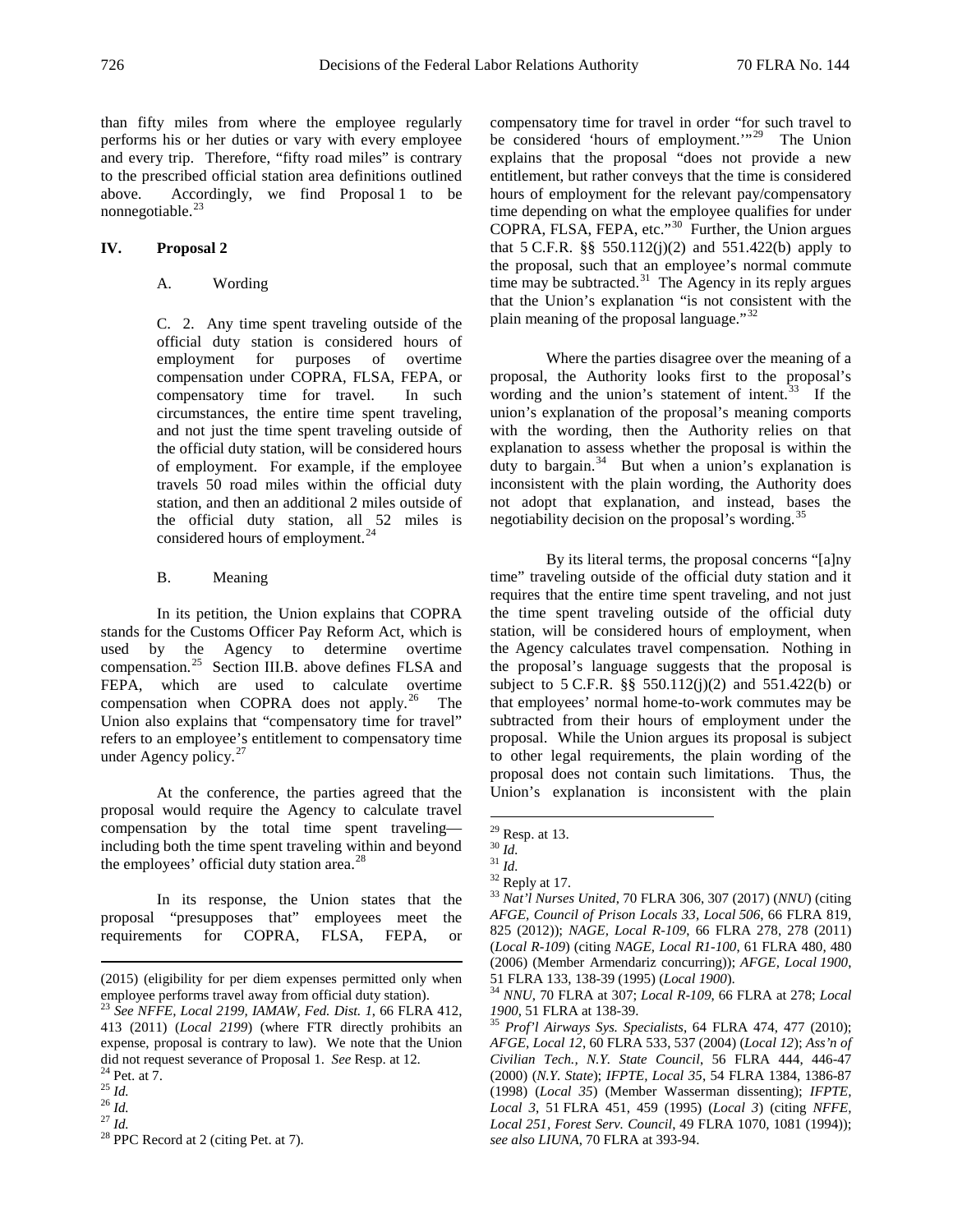wording of the proposal. Accordingly, in assessing the negotiability of Proposal 2, we rely on that proposal's plain wording. $36$ 

> C. Analysis and Conclusion: Proposal 2 is contrary to 5 C.F.R.  $\S$ § 550.112(j)(2) and 551.422.

The Agency argues that Proposal 2 is contrary to law because employees are not entitled to compensation for their ordinary commutes and "the Union's proposal is written in such a way that an employee would be compensated for traveling within his official duty station from home to an alternate duty station, as there is nothing in th[is] proposal that subtracts this time and therefore makes it non-compensable time."<sup>[37](#page-3-1)</sup> The Agency argues that it is specifically contrary to  $5$  C.F.R. §§  $550.112(j)(2)$ and 551.422, 29 C.F.R. § 785.35, and Authority case law stating that commuting time is generally not compensable.<sup>[38](#page-3-2)</sup>

The Union argues that Proposal 2 is not contrary to law because "nothing" in the proposal "is intended to violate any law with respect to reimbursement and accountability for hours of work."[39](#page-3-3) Further, the Union argues, the proposal does not prevent the Agency from disciplining an employee who wrongfully drives during duty hours.<sup>4</sup>

The regulations cited by the Agency state, in relevant part, that home to work travel is not considered hours of work and "[w]hen an employee travels directly from home to a temporary duty location outside the limits of his or her official duty station, the time the employee would have spent in normal home to work travel *shall* be deducted from hours of work."<sup>[41](#page-3-5)</sup>

<span id="page-3-7"></span>The plain wording of Proposal 2 requires that the entire time the employee spends traveling be considered hours of employment. The Union's example provides that "if the employee travels [fifty] road miles within the official duty station, and then an additional [two] miles outside of the official duty station, all [fifty-two] miles is considered hours of employment."<sup>[42](#page-3-6)</sup> Under the proposal, an employee could leave home and travel to a temporary duty station located outside of the official duty station area, and the entire travel time, including the ordinary commuting time, would be considered hours of work. This is incompatible with the express wording of 5 C.F.R. §§ 550.112(j)(2) and 551.422(b).<sup>[43](#page-3-7)</sup> Moreover, it is inconsistent with Authority case law outlining that proposals that would compensate employees for commuting are nonnegotiable. $44$  Accordingly, we find Proposal 2 to be nonnegotiable.<sup>[45](#page-3-8)</sup>

**V. Order**

We dismiss the Union's petition.

<span id="page-3-0"></span> <sup>36</sup> *Local 12*, 60 FLRA at 537; *N.Y. State*, 56 FLRA at 446-47;

<span id="page-3-2"></span>

<span id="page-3-1"></span><sup>&</sup>lt;sup>37</sup> Statement at 15.<br><sup>38</sup> *Id.* at 12-19 (citing *NTEU*, 59 FLRA 119, 122 (2003) (*NTEU*) (Member Pope dissenting), *aff'd sub nom. NTEU v. FLRA*, 418 F.3d 1068 (9th Cir. 2005) (*NTEU II*); *NFFE, Local 1445*,

<span id="page-3-5"></span>

<span id="page-3-4"></span><span id="page-3-3"></span><sup>&</sup>lt;sup>39</sup> Resp. at 15.<br><sup>40</sup> *Id.* at 13.<br><sup>41</sup> 5 C.F.R. §§ 550.112(j)(2), 551.422 (emphasis added); *see also* 29 C.F.R. § 785.35. <sup>42</sup> Pet. at 7.

<span id="page-3-8"></span><span id="page-3-6"></span>

 $43$  5 C.F.R. §§ 550.112(j)(2) ("Travel from home to work and vice versa is not hours of work. When an employee travels directly from home to a temporary duty location outside the limits of his or her official duty station, the time the employee would have spent in normal home to work travel shall be deducted from hours of work."); 5 C.F.R. § 551.422(b) ("An employee who travels from home before the regular workday begins and returns home at the end of the workday is engaged in normal "home to work" travel; such travel is not hours of work. When an employee travels directly from home to a temporary duty location outside the limits of his or her official duty station, the time the employee would have spent in normal home to work travel shall be deducted from hours of work as specified in paragraphs (a)(2) and (a)(3) of this section.").

<sup>44</sup> *NTEU II*, 418 F.3d at 1071-72; *Local 2199*, 66 FLRA at 413; *AFGE, Local 1226*, 62 FLRA 459, 462, 464-65 (2008); *NTEU*,

<sup>&</sup>lt;sup>45</sup> We note that the Union did not request severance of Proposal 2. Resp. at 16.